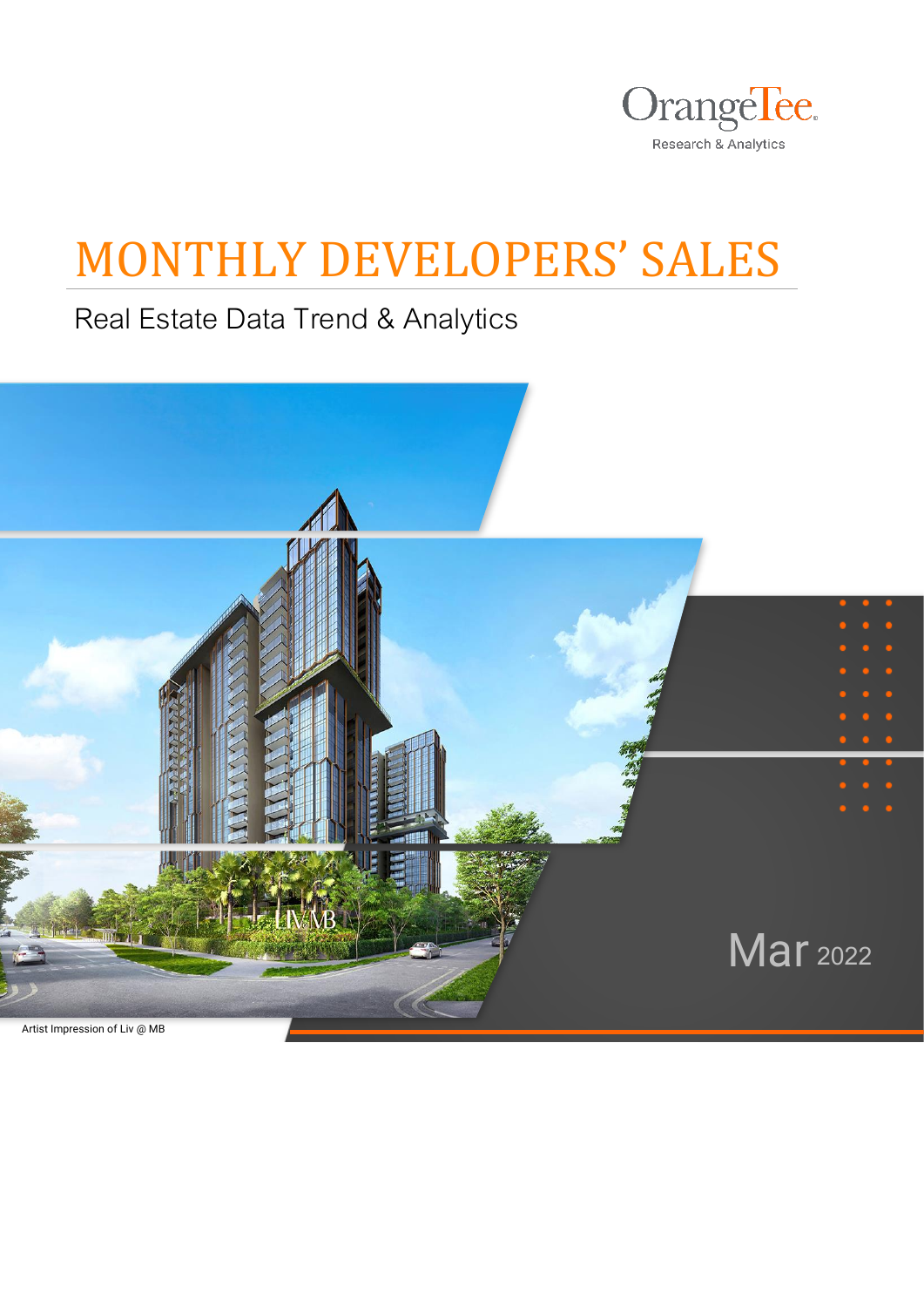

## Sales rebound on easing of restrictions

The private residential market showed some signs of recovery as developers sold more homes last month. Sales picked up after the Chinese New Year lull and the easing of Safe Management Measures (SMM). The maximum number of unique visitors per household was adjusted from 5 persons at any one time to 10 persons from 24th March 2022. More people can visit show flats while viewing restrictions are further relaxed after the changes. As a result, the number of deals rose with the higher visitor traffic.

According to the Urban Redevelopment Authority (URA) sales data, new private home sales, excluding executive condominiums (ECs), rose by 20.7 per cent from 542 units in February 2022 to 654 units in March 2022. Including ECs, new home sales increased by 22.3 per cent from 574 units to 702 units over the same period. On a year-on-year basis, new sales excluding ECs declined by 49.5 per cent from 1,296 units in March 2021.

There were no major project launches (above 200 units) last month. Existing projects continued to pare down their unsold stock as buyers streamed back to the market.

Last month's best-selling projects were Normanton Park, The Florence Residences, Ki Residences at Brookvale, One Pearl Bank, The Avenir, Avenue South Residence, and Leedon Green.

The Rest of Central Region (RCR) continues to form the bulk of transactions for the fifth consecutive month, comprising 48.9 per cent of new sales last month (excluding ECs). The Outside of Central Region (OCR) made up 27.7 per cent, while the Core Central Region (CCR) constituted 23.4 per cent of the total sales.

| <b>Month</b>            |            | <b>Sales Volume</b> | Launches   |            |  |  |
|-------------------------|------------|---------------------|------------|------------|--|--|
|                         | (Excl. EC) | (Incl. EC)          | (Excl. EC) | (Incl. EC) |  |  |
| Mar-21                  | 1,296      | 1,373               | 959        | 959        |  |  |
| $Jan-22$                | 684        | 736                 | 178        | 178        |  |  |
| Feb-22                  | 542        | 574                 | 195        | 195        |  |  |
| $Mar-22$                | 654        | 702                 | 309        | 309        |  |  |
| M-o-M<br>% Change       | 20.7%      | 22.3%               | 58.5%      | 58.5%      |  |  |
| $Y$ -o- $Y$<br>% Change | $-49.5%$   | $-48.9%$            | $-67.8%$   | $-67.8%$   |  |  |

Source: URA, OrangeTee & Tie Research & Analytics



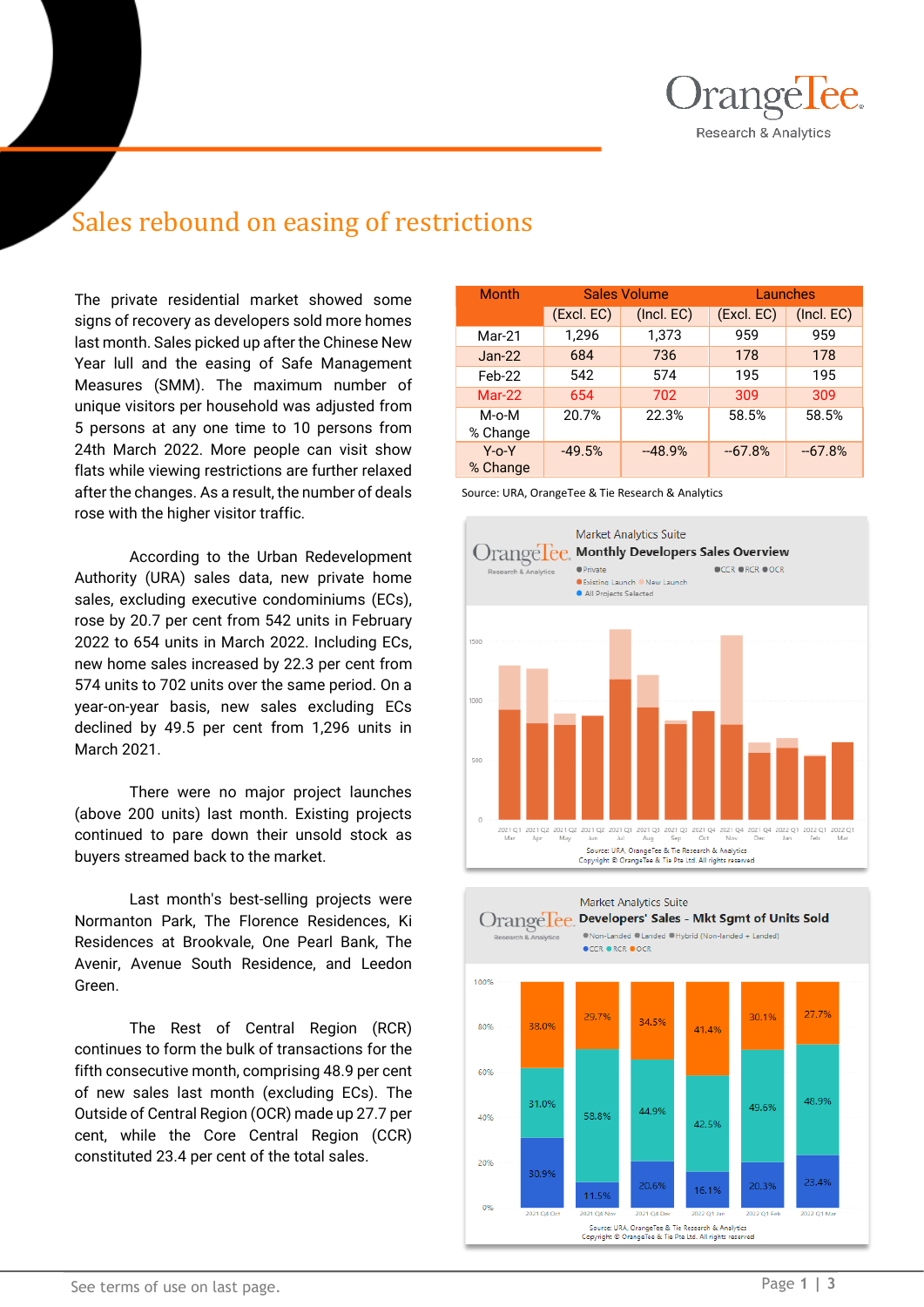)rangélèe. Research & Analytics

Based on URA Realis data, a freehold 1,121 sqm unit at Les Maisons Nassim on Nassim Road commanded the highest nonlanded price last month at S\$59.77 million.

This is also the second priciest new non-landed transaction (excluding bulk purchases) since 1995. The most expensive unit was a 1,122 sqm new condominium transacted for S\$75 million in Oct 2021 at the same project.

Despite the cooling measures, pricier condominiums are forming a more significant proportion of transactions. Based on URA realis data, 75.9 per cent (1,302 units) of the nonlanded transactions (excluding EC) were at least S\$1.5 million, of which 41.6 per cent (713 units) were sold for at least S\$2 million in Q1 2022. 3.1 per cent (53 units) were priced at S\$5 million and above.

. number of pricier transactions above S\$2 In comparison, just 46.2 per cent (1,567 units) of the total new condominiums were sold for at least S\$1.5 million in Q1 2021. Purchases of at least S\$2 million were 17.9 per cent (608 units), and 0.6 per cent (20 units) were at S\$5 million and above during that period. The million and S\$5 million has also increased year on year in terms of absolute numbers.

More condominiums were sold at higher price tags because there were more launches in the RCR and CCR in recent months.



These homes tend to be sold at higher prices compared to the suburbs. Prices of homes have also been creeping up over the past year, driven by a shortage of supply.

For instance, most new condominiums (excluding ECs) in the suburbs were transacted at a higher price quantum. In March 2022, 76.4 per cent (133 units) of non-landed new homes in OCR was sold for at least S\$1.5 million. Of this number, 31 per cent or 54 units were transacted for at least S\$2 million.

Comparatively, only 42.6 per cent (138 units) of new condominiums in OCR were sold for at least S\$1.5 million in March 2021. Further, the proportion of condos sold below \$800,000 remained low over the past year (April 2021 to March 2022), making up just 0.7 per cent (32 units) of the total new non-landed homes sold in OCR (4339 units).



Artist Impression of Kent Ridge Hill Residences, Juniper Hill, The Lilium and Sloane Residences